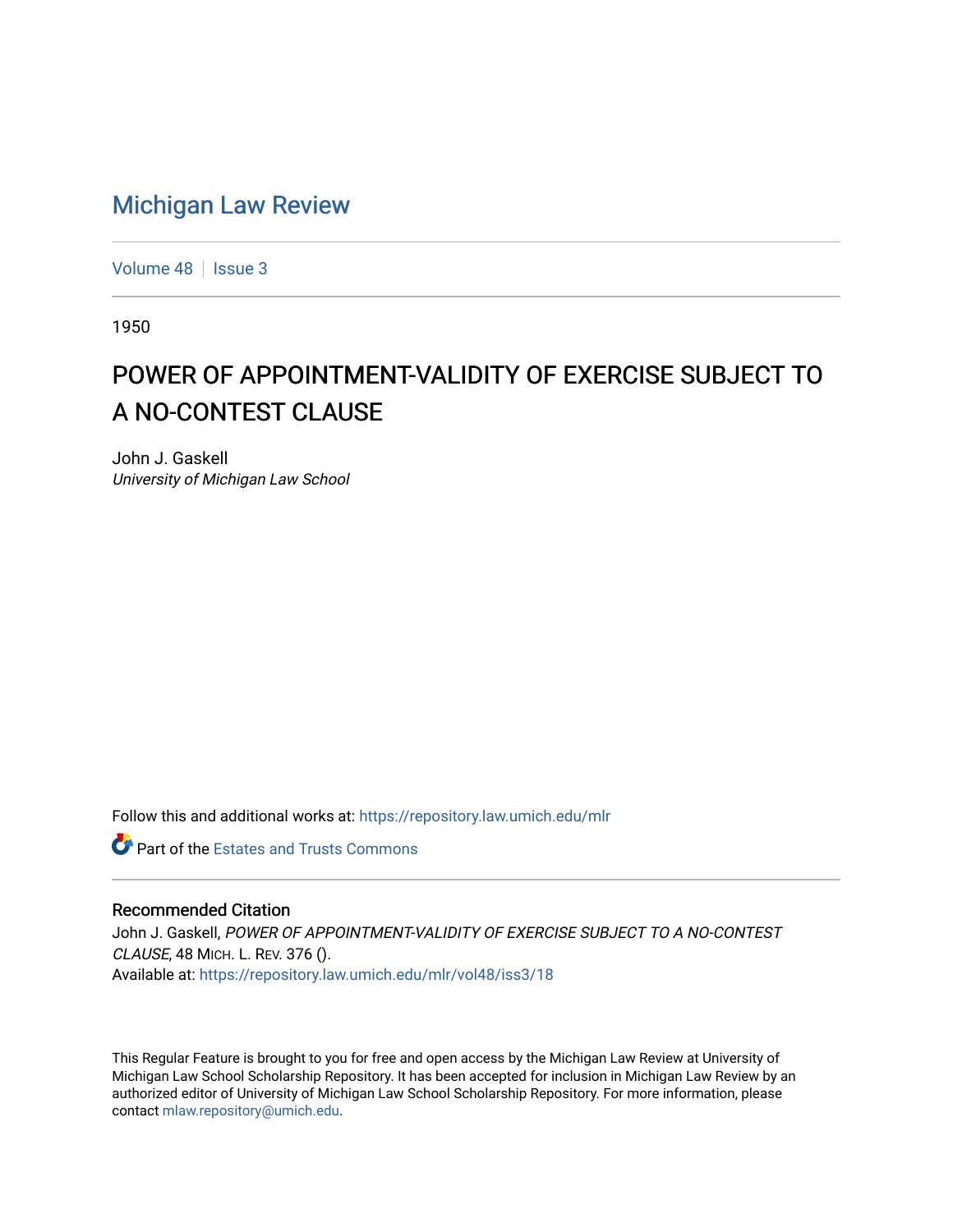POWER OF APPOINTMENT-VALIDITY OF EXERCISE SUBJECT TO A NO-CON-TEST CLAUSE-The decedent received under the will of her husband a general testamentary power of appointment over a remainder interest. In her will she exercised the power, providing that any person benefiting under the power who in any manner should institute, encourage, or participate in proceedings for the avoidance of any part of the will should forfeit his right to any benefits from the power or from her estate. *Held,* exercise of a general testamentary power of appointment subject to a no-contest forfeiture provision is valid. Marx *v. Rice,* I N.J. 584, 65 A. (2d) 48 (1949).